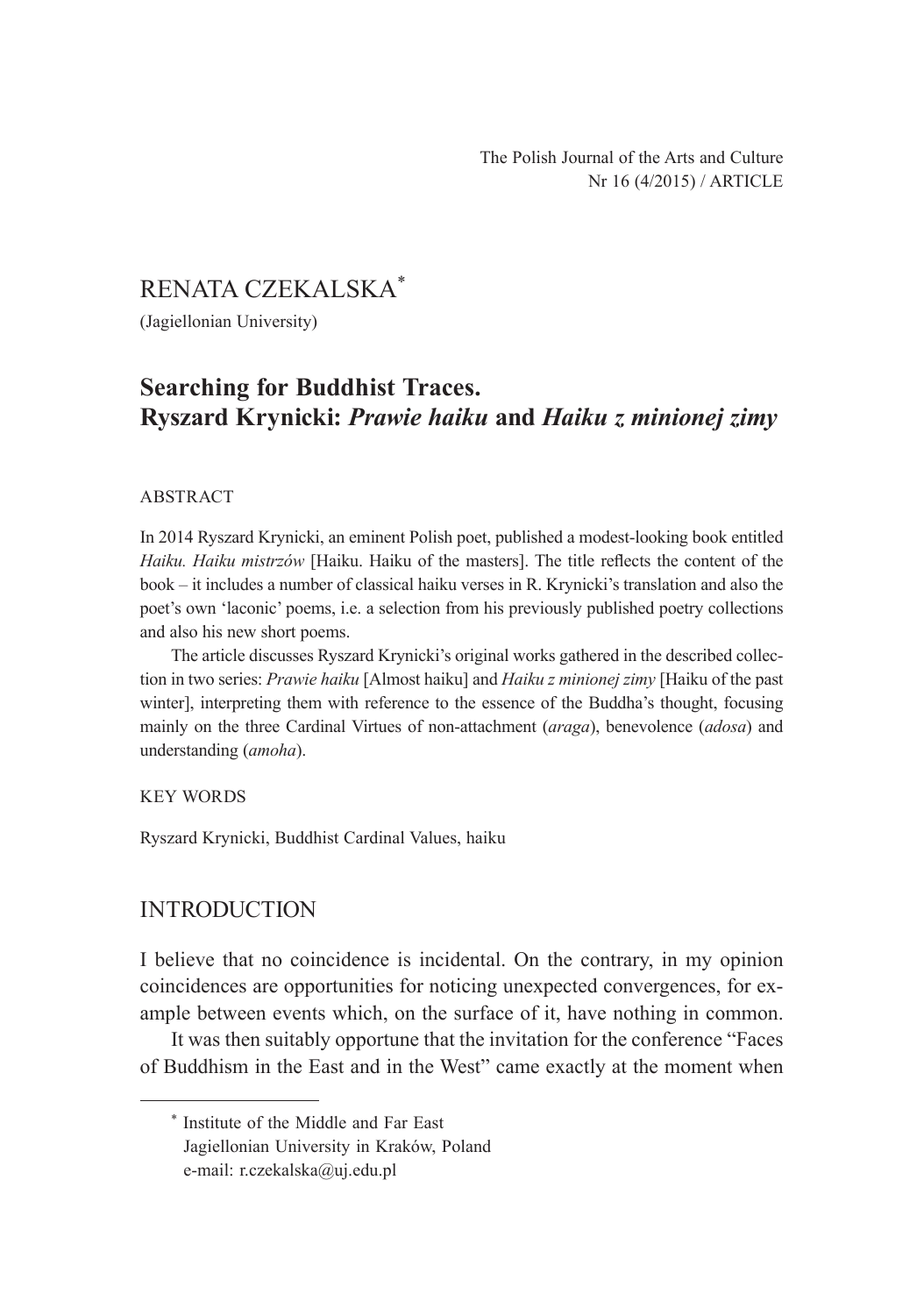– for the first time – I was reading Ryszard Krynicki's most recent book of poems, titled *Haiku. Haiku mistrzów*, published in the Spring of 2014.

The first part of the book (*Prawie haiku*) contains a small selection of Krynicki's short poems, written after 1960; the second (*Haiku z minionej zimy*) – includes his latest variations on the subject of haiku; and the third (*Haiku mistrzów* [Haiku of the masters]) – is comprised of translations of selected classic haiku.

Before broaching the actual subject of the article, it is necessary to start with a disclaimer that the treatment of the subject is prevailingly from the perspective of literary criticism and not that of Buddhist Studies.

In the section to follow I intend to discuss only the original poems of Ryszard Krynicki gathered in the two parts of the 2014 book, namely *Prawie haiku* and *Haiku z minionej zimy*. 1 Yet, firstly I would like to dwell awhile on the issue of Buddhist traces in Krynicki's poetry as discussed in critical literature published so far.

### RYSZARD KRYNICKI AND ZEN IN POLISH LITERARY CRITICISM

Since the beginning of the 1980s the subject of the relationship between Ryszard Krynicki's poetry and Buddhism – particularly Zen Buddhism – has been undertaken many a time in Polish literary criticism.<sup>2</sup> Therefore, since the issue is not in any way new, I would like to consider one question only, namely why – as it seems after reading several works related to the subject – did the critics not hesitate to point out Zen rather than Buddhism in general?

The critical works regarding this subject, although indirectly, bring the answer to this question. The point of departure their authors take is the laconic form of poems which Krynicki has been experimenting with since the

<sup>1</sup> I do not at all refer to part three of the discussed collection (*Haiku mistrzów*), which contains R. Krynicki's translations of the original haiku poems (done through the medium of German), because 1/ original haiku contain Buddhist traces by their very definition, hence 2/ proving their presence there would not justify that such traces are present in the poetry of the discussed Author.

<sup>2</sup> For example: A. Świeściak, *Przemiany poetyki Ryszarda Krynickiego*, Kraków 2004; B. Tokarz, *Poetyka Nowej Fali*, Katowice 1990; A. Morawiec, *Pisarska podróż Ryszarda Krynickiego*, "Folia Litteraria Polonica" 2011, nr 14, pp. 164–177; M. Wielgosz, *Haiku* – *literacka postać medytacji, poezja milczenia, językowej ascezy*, "The Polish Journal of the Arts and Culture" 2012, nr 2, pp. 29–48.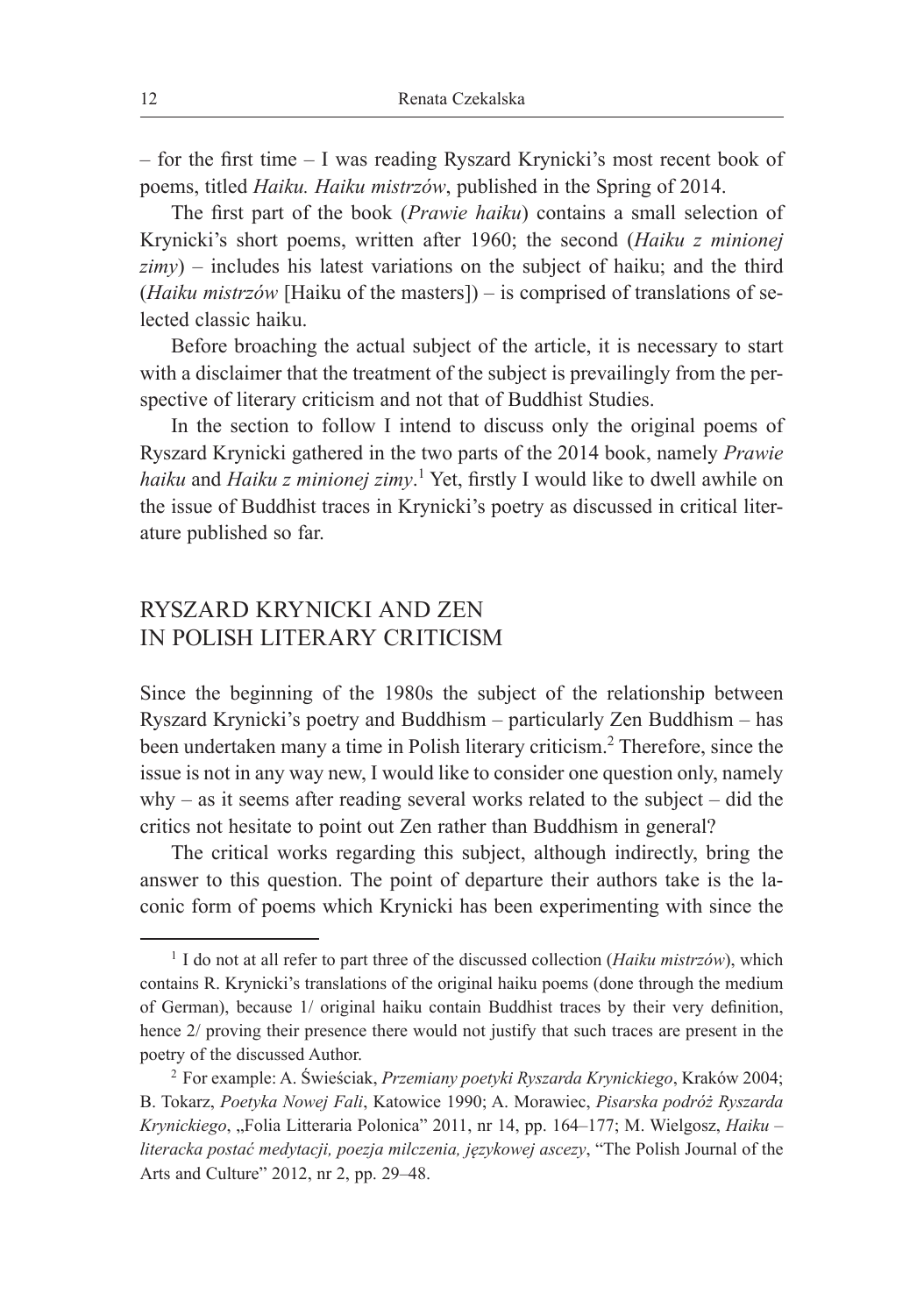1960s and which became his more obvious choice in 1978, with the publication of the collection *Nasze życie rośnie* [Our life grows]. The laconic form is referred to by the poet – with many reservations and rather bashfully – as "haiku". However, the critics and interpreters of Krynicki's work seem to use the name of this Japanese poetic genre with a lot more confidence. To simplify the matter for the sake of the present argument, the logical implication here seems to be the following:

haiku is the vehicle of Zen



the laconic poems of R. Krynicki resemble haiku



hence their relationship with Zen

Such a thread of reasoning can of course be justified, if not by anything else than by the famous claim that haiku is the poetic expression of Zen's thought, made by Tom Lowenstein in his book *The Vision of the Buddha*, or by Ryszard Krynicki's own statements regarding the need for verbal asceticism and the search for a laconic meditative form, very close to the concept of haiku. One more reason could be the objective fact that the European fascination with Buddhism of the 1970s and the 1980s was mainly a reflection of the earlier tendencies of the late 1950s in the U.S. Therefore, Zen was practically the only school of Buddhism that became popularly known to the general public in Europe.

To these possible reasons one more could be added – the common tendency for stereotyping, especially visible in the analyses of works which are culturally and formally foreign to Polish literature and to its critics. And yet, whatever the reasons for linking Krynicki's poetry directly with Zen, $3$  it might be worth remembering that Zen as a school of Mahayana Buddhism has not lost touch with its roots (excluding the tendencies – that emerged in the West in the  $20<sup>th</sup>$  century – to treat Zen as pure philosophy, in which belief is not important). Moreover, the relationship of the poems with Buddhism cannot be established merely on the basis of form. Hence, here I intent to trace references

<sup>&</sup>lt;sup>3</sup> Including the poet's own biographical experience with Buddhism.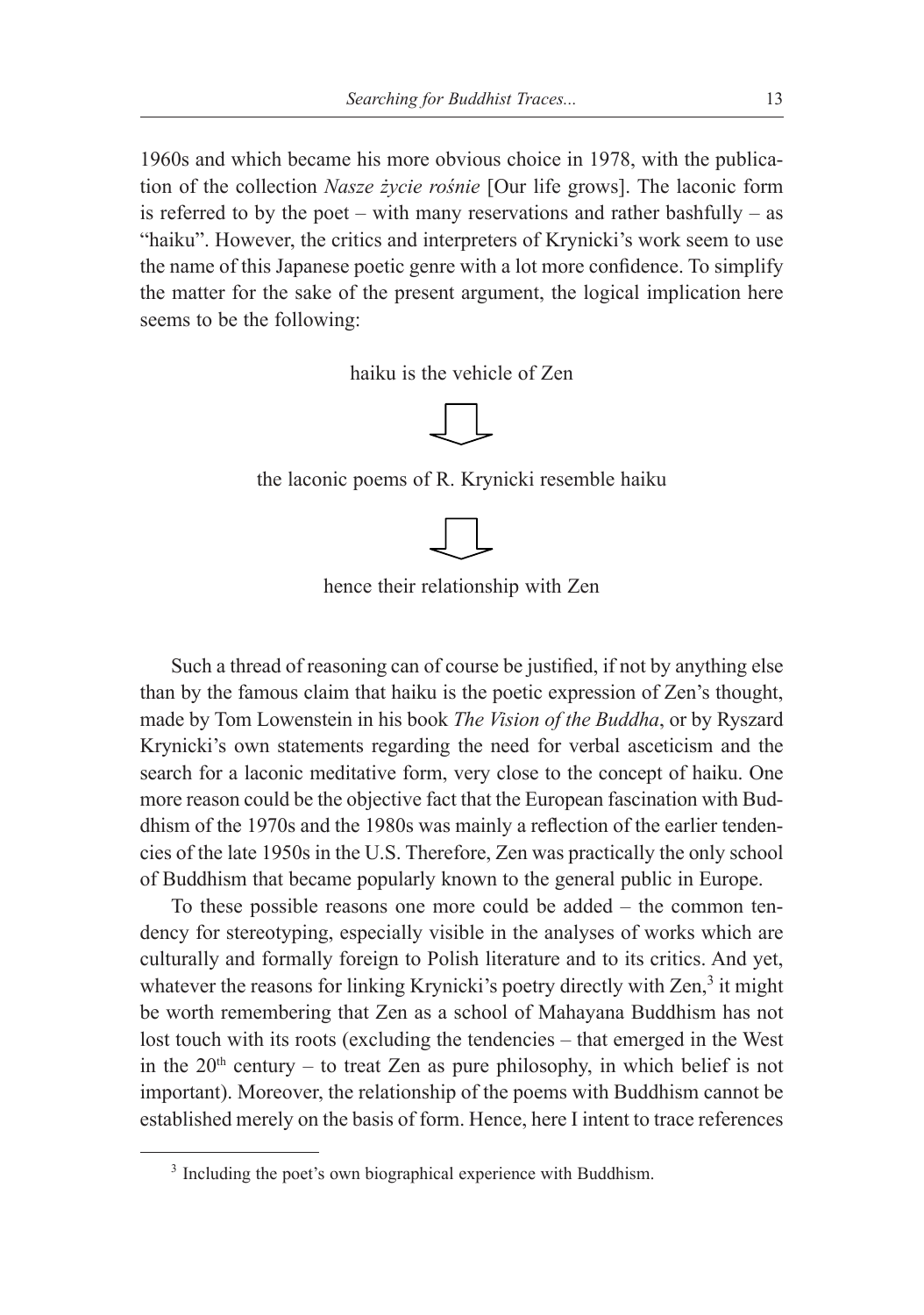to the so-called classical Buddhism and concentrate on the content rather than on the form of the analysed poems.

## RYSZARD KRYNICKI AND HIS RELATIONSHIP WITH HAIKU

To explain why the form seems of secondary importance for the present remarks it is interesting to see how the poet himself refers to this particular issue in his *Zamiast posłowia* [Instead of an afterword] to the discussed collection. He states: "It is not a homogenous selection, as can be easily observed it contains several types of short poems, some of them are closer to gnomic poetry, some to haiku."<sup>4</sup> And later he recollects:

[...] I wrote shorter and shorter poems. However, none of them were classic haiku. Moreover: none of them consciously wanted to become one, even though at the same time I read haiku passionately, and some of them (especially these of Issa, whom I discovered for myself in the mid 1970s) I tried to translate – not with the intention of publishing them, but simply for myself. [...] None of my poems wanted to be a haiku, even though out of all the types of laconic poetry it is the closest to my heart. Both as a refined, incredibly delicate and precise form, as well as a particular variety of human experience and the attitude to the world that surrounds us.<sup>5</sup>

However, in *Haiku z minionej zimy*<sup>6</sup> Krynicki makes a successful attempt

*the opening poem*

| Witaj, mój wróblu!     | Welcome, my sparrow!         |
|------------------------|------------------------------|
| Obu nam sie udało      | We both managed to           |
| przeżyć tę mroźną noc. | survive this freezing night. |

<sup>&</sup>lt;sup>4</sup> "Nie jest to wybór jednorodny, łatwo zauważyć, że zawiera różne odmiany krótkiego wiersza, niektóre bliższe poezji gnomicznej, inne bliższe haiku" (R. Krynicki, *Haiku. Haiku mistrzów*, Kraków 2014, p. 121).

 $\frac{5}{2}$ , [...] pisałem coraz krótsze wiersze. Jednak żaden z nich nie był przecież klasycznym haiku. Więcej: świadomie nie chciał nim być, chociaż przecież w tym samym czasie haiku namiętnie czytałem, a niektóre z nich (zwłaszcza Issy, którego odkryłem dla siebie w połowie lat siedemdziesiątych minionego wieku) próbowałem też, nie z myślą o druku, lecz na swój własny użytek, przetłumaczyć. […] Mój wiersz nie chciał być haiku, pomimo, że ze wszystkich rodzajów lapidarnej poezji akurat ono jest mi najbliższe. Zarówno jako wyrafinowana, niezwykle delikatna i precyzyjna forma, jak i szczególny rodzaj ludzkiego doświadczenia i stosunku do otaczającego nas świata" (ibidem, p. 122).

<sup>&</sup>lt;sup>6</sup> A series of poems beautifully framed by two poems addressed to a sparrow: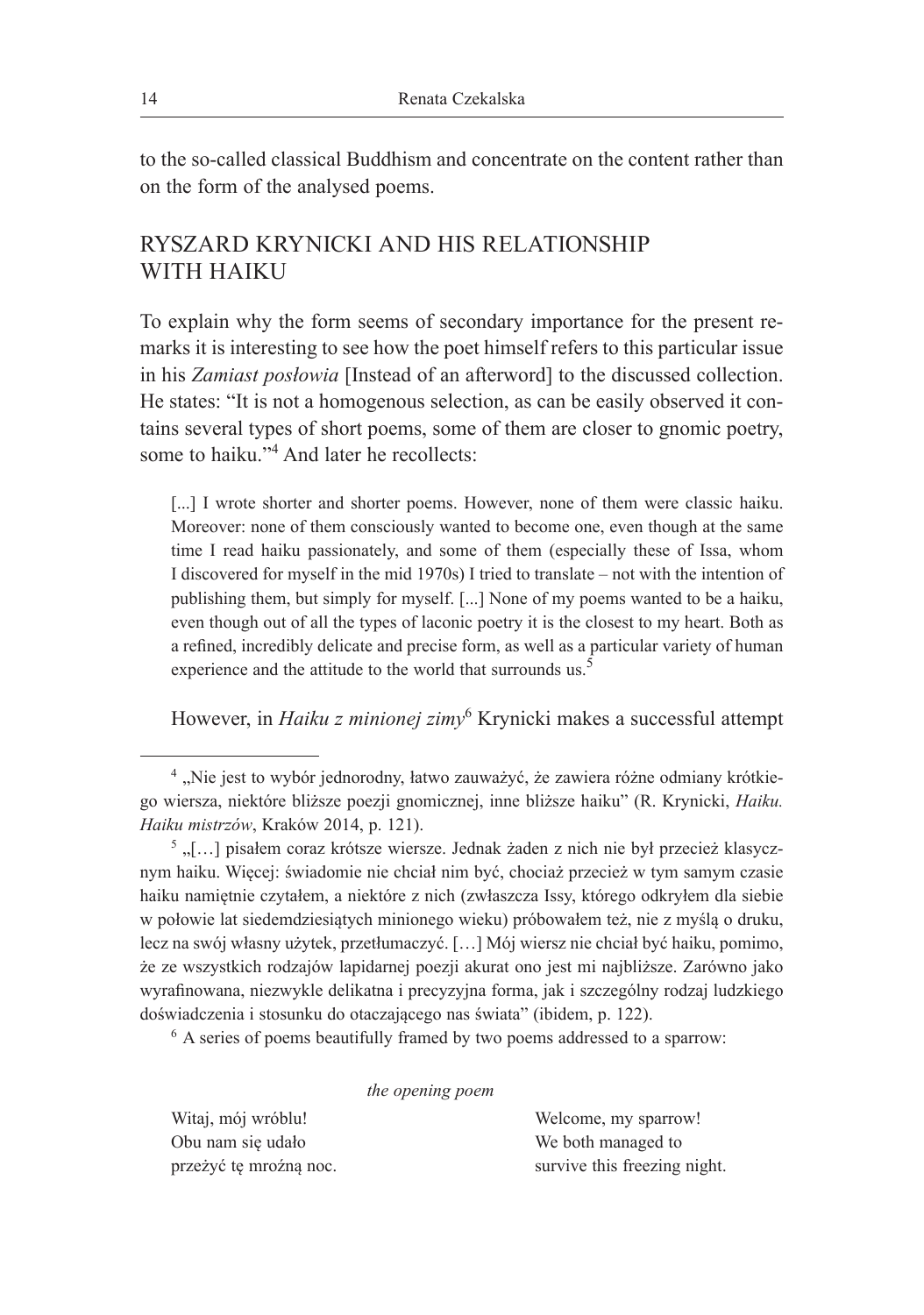to experiment with the form. Many of the poems in this series are therefore of the classic structure (3 lines,  $5 + 7 + 5$  syllables), like for example the following two poems sketching the image of wandering cranes (an image which, by the way, is one of the most deeply rooted in Japanese art):

Le – cą – żu – ra – wie!  $(5)$  $Gdzie - znaj - dq - po - karm? - Wo - kól (7)$ nic,  $-$  tyl - ko – śnie – gi – (5)  $Zno - wu - zu - ra - wie!$  (5) Dziś – jak – by – od – wilż, – lecz – co  $(7)$  $cze - ka - je - ju - tro? (5)$ 

This new development is in some way explained in the concise afterword to the collection. "Out of reasons unknown to me," states the poet "during the winter of 2009/2010 that proved to be especially harsh on me, I begun to structure poems which more and more reassembled the real haiku."<sup>7</sup> And yet, the reader remains very much aware of the fact that the fragmentary images of reality present in these poems are not in any way copies of the masterpieces of Japanese masters but rather a creative expansion of haiku as a poetic genre.<sup>8</sup>

Therefore, I am inclined to concentrate on the content and to read his experiments with form not as a goal per se but more as a communication that for the discussed poet such an achievement is not in any way impossible.

### RYSZARD KRYNICKI'S HAIKU AND THE THREE CARDINAL VALUES

Regarding the content of the discussed poems, I would like to begin by pointing out that in the poetry of an author so deeply sensitive to the fate of all

*the closing poem*

Dzień dobry, wróblu! Czy to ciebie widziałem pod koniec grudnia?

Good morning, sparrow! Was that you I saw at the end of December?

All translations of Ryszard Krynicki's poems were prepared by the author, exclusively for the purpose of this article. All the original quotations are taken from: R. Krynicki, op. cit.

 $7$ , Z niejasnych do dzisiaj dla mnie powodów, w czasie szczególnie dla mnie trudnej zimy 2009/2010 zacząłem nagle układać wiersze, które coraz bardziej zaczynały przypominać prawdziwe haiku" (ibidem, p. 122).

<sup>8</sup> Here it might also be worth noting that apart from reaching the level of sublime aesthetics characteristic especially for the later, 20<sup>th</sup> century haiku, Ryszard Krynicki's haiku contain a strong component of humour, which seems to constitute their *differentia specifica*.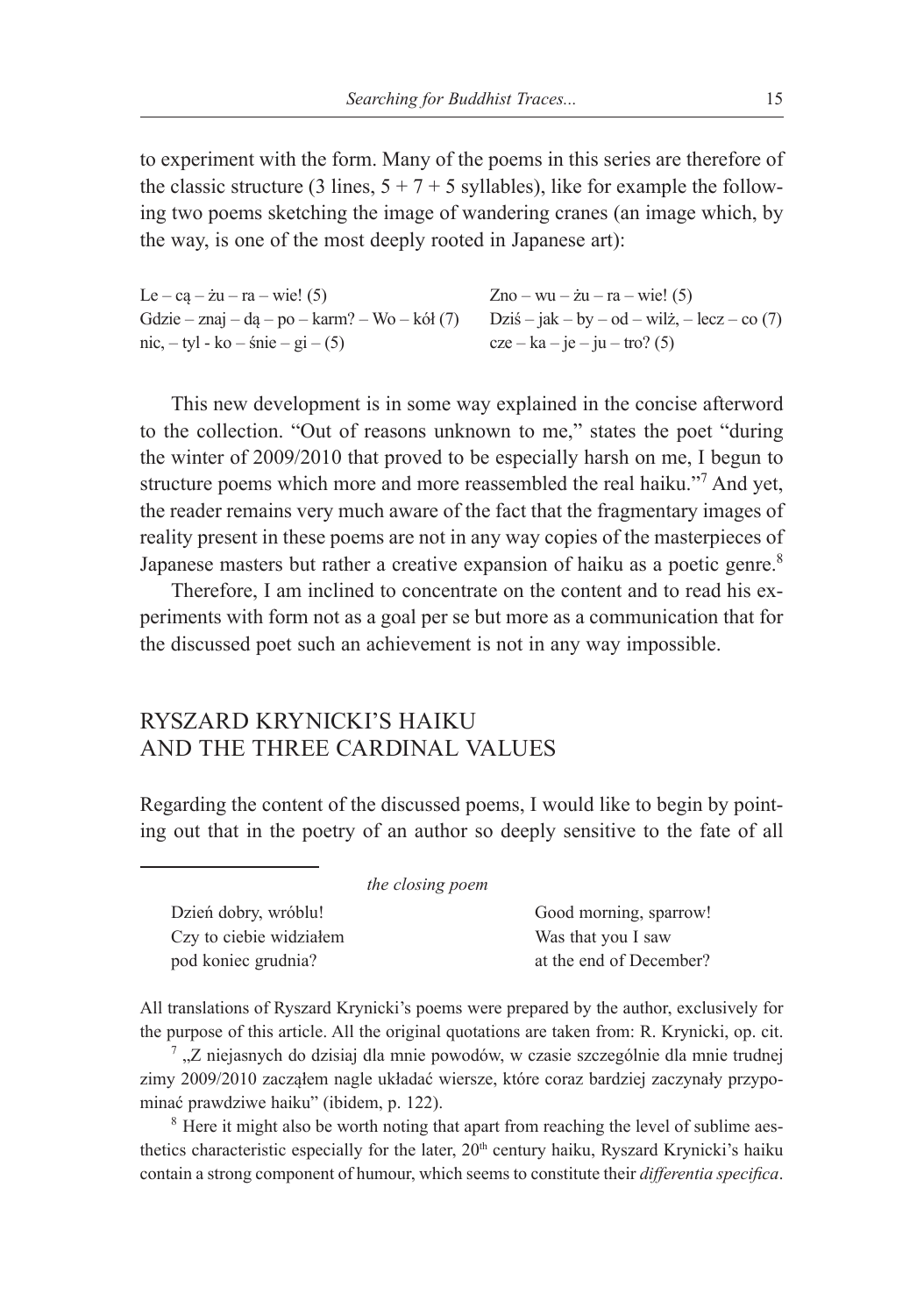living beings, references which could be read as "generally Buddhist" are frequently present. However, it is of course impossible to forgo a suspicion that they might be expressions of compassion and understanding that occur not only in the Buddha's thought, but are generally natural to humans concerned with the fate of all living things. And yet, some of Ryszard Krynicki's short poems carry meanings that are perhaps a little less universal, as for example the following two, reverberating the concept of transmigration:

| Jakbyś nadal szukało                                         | As if you were still in search                                      |
|--------------------------------------------------------------|---------------------------------------------------------------------|
| Dokad się tak wyrywasz, moje serce,                          | Why are you breaking free, my heart?                                |
| jakbyś nadal szukało<br>swojego wcielenia?                   | as if still in search<br>of your incarnation?                       |
| ***                                                          | ***                                                                 |
| Zobaczymy się jeszcze?<br>Jutro? Pojutrze?<br>W innym eonie? | Will we meet again?<br>Tomorrow? The day after?<br>In another aeon? |

Nevertheless, what somehow inevitably comes to one's mind is the well known story, apparently once told by the Buddha himself, in which a king assembles all the blind people of his kingdom, divides them into groups and tells each group to study a different part of an elephant. Afterwards each group describes the animal and each comes with a different description, neither of which – or even all of them put together – conveys the actual nature of the elephant. Similarly, there is a danger that by picking and choosing fragments of the poetry in question, the observations might fall on various images – all of them as true as they are false.

In his book *What the Buddha Thought*, Richard Gombrich agrees that "Buddhism itself, as a human phenomenon, is subject to the Buddha's dictum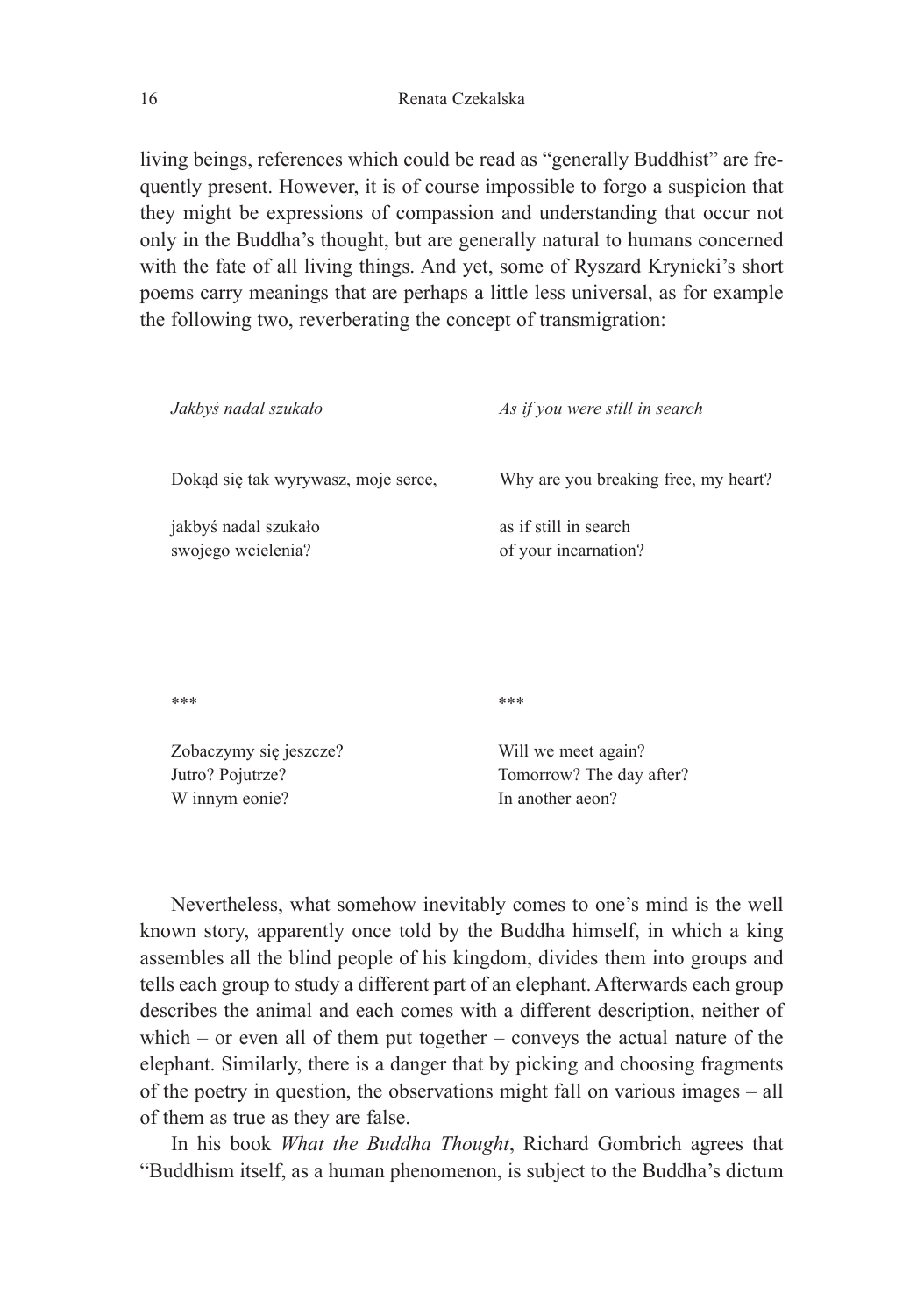that 'All compounded things are impermanent'" and that "[i]t would be astonishing if over such a long time, as it moved to different regions and cultures, it had not undergone vast changes [...],"9 however he also argues that "[...] the historian should be able to trace every branch of the tradition back to another branch, until we arrive at the trunk and the root, the Buddha himself. [...] in most traditions – or at least in the scriptural traditions, which have done most to shape human history – it is what owes its origin to ancient Buddhism that preponderates."<sup>10</sup>

Therefore, in an attempt to organise my observations on Ryszard Krynicki's original works gathered in the two series, *Prawie haiku* and *Haiku z minionej zimy*, I will focus mainly on those verses that might reflect the three Cardinal Virtues which Damien Keown in his worldwide popular book *Buddhism: A Very Short Introduction* characterises as follows: "The lengthy list of virtues and vices which appear in later literature are extrapolated from a key cluster of three virtues, the three Buddhist 'Cardinal Virtues' of non-attachment (*arāga*), benevolence (*adosa*), and understanding (*amoha*). These are the opposites of the three 'roots of evil' (...), namely greed (*rāga*), hatred (*dosa*), and delusion (*moha*)."<sup>11</sup> And further:

Non-attachment means the absence of the selfish desire which taints moral behaviour by allocating a privileged status to one's own needs. Benevolence means an attitude of goodwill to all living creatures, and understanding means knowledge of human nature and human good as set out in doctrines such as the Four Noble Truths.<sup>12</sup>

Following the order of the above classification, I will now present a few selected poetic illustrations to my point.

 $12$  See: D. Keown, op. cit., p. 99.

<sup>9</sup> See: R. Gombrich, *What the Buddha Thought*, London 2009, p. 1.

 $10$  See: ibidem, pp. 1–2.

<sup>11</sup> See: D. Keown, *Buddhism: A Very Short Introduction*, Oxford 1996, p. 99. In another book, co-authored by Keown the same virtues are explained in the following manner: "The three most basic Buddhist virtues – which we May call the "cardinal values" of Buddhism – are known as non-greed (*arāga*), non-hatred (*adveṣa*), and non-delusion (*amoha*). […] If we wanted to use more familiar terminology to characterise the three cardinal virtues we could label the first one as unselfishness, generosity or liberality. Basically, this means abandoning attachment and thinking of others rather than of oneself. The second could be called benevolence, since it presupposes an attitude of goodwill towards all beings and a disposition to seek their welfare. Non-delusion means wisdom or understanding, particularly with respect to important principles such as the Four Noble Truths of Buddhism" (see: Ch. S. Prebish, D. Keown, *Buddhism – The Ebook*, "Journal of Buddhist Ethics Online Books" 2006, p. 339.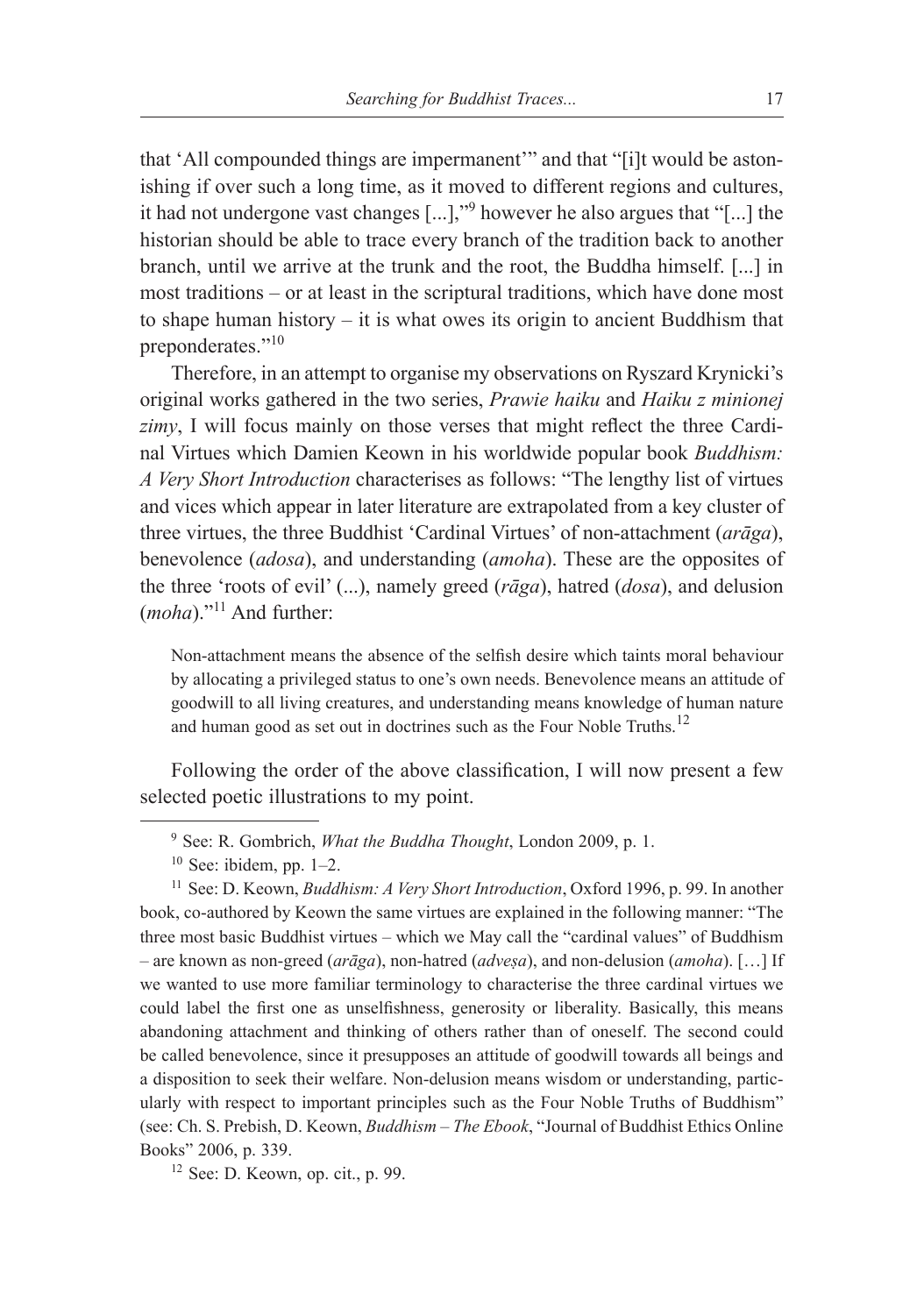(a) Non-attachment (*arāga*), or in other words, unselfishness, generosity, liberality –the qualities that describe thinking of others rather than oneself – are the subjects frequently featured in Krynicki's poems. The following verses depict just one particular aspect of such an attitude, namely the attempt to conquer the dichotomy between the human world and the world of other living beings.

| Zapomniałem                                                                                                                         | I forgot                                                                                                                                    |
|-------------------------------------------------------------------------------------------------------------------------------------|---------------------------------------------------------------------------------------------------------------------------------------------|
| Próbowałem nauczyć mojego psa cierpliwości.<br>Mój Boże, zapomniałem,<br>ze dałeś nam różne życie.                                  | I tried to teach my dog patience.<br>My God, I forgot<br>that you gave us disparate lives.                                                  |
| To twój problem                                                                                                                     | It is your problem                                                                                                                          |
| To już twój problem – zdaje się mówić<br>do czytelnika Blake'a jego ulubiony kot,<br>przynosząc mu świeżo upolowane pisklę sikorki. | It is now your problem $-$ seems to say<br>Blake's favourite cat to his reader,<br>while bringing him a freshly caught<br>chick of the tit. |

| Deszcz ze śniegiem? Snieg    | Rain and snow? Snow       |  |
|------------------------------|---------------------------|--|
| z deszczem? Gawron spokojnie | and rain? A rook serenely |  |
| kroczy po łące.              | strides through a meadow. |  |

A dog, a cat and a rook – all portrayed in their own realities, yet carefully observed through the human eye with this extreme sensitivity that allows us not only to feel one with another being but also to see the subtle interrelations in the world of nature, in which man, together with the awareness as his *differentia specifica*, finds his proper place among and not above other beings. This extreme sensitivity induces the reader to understanding rather than judging the reality. What is more, the understanding is not anthropocentric, but rather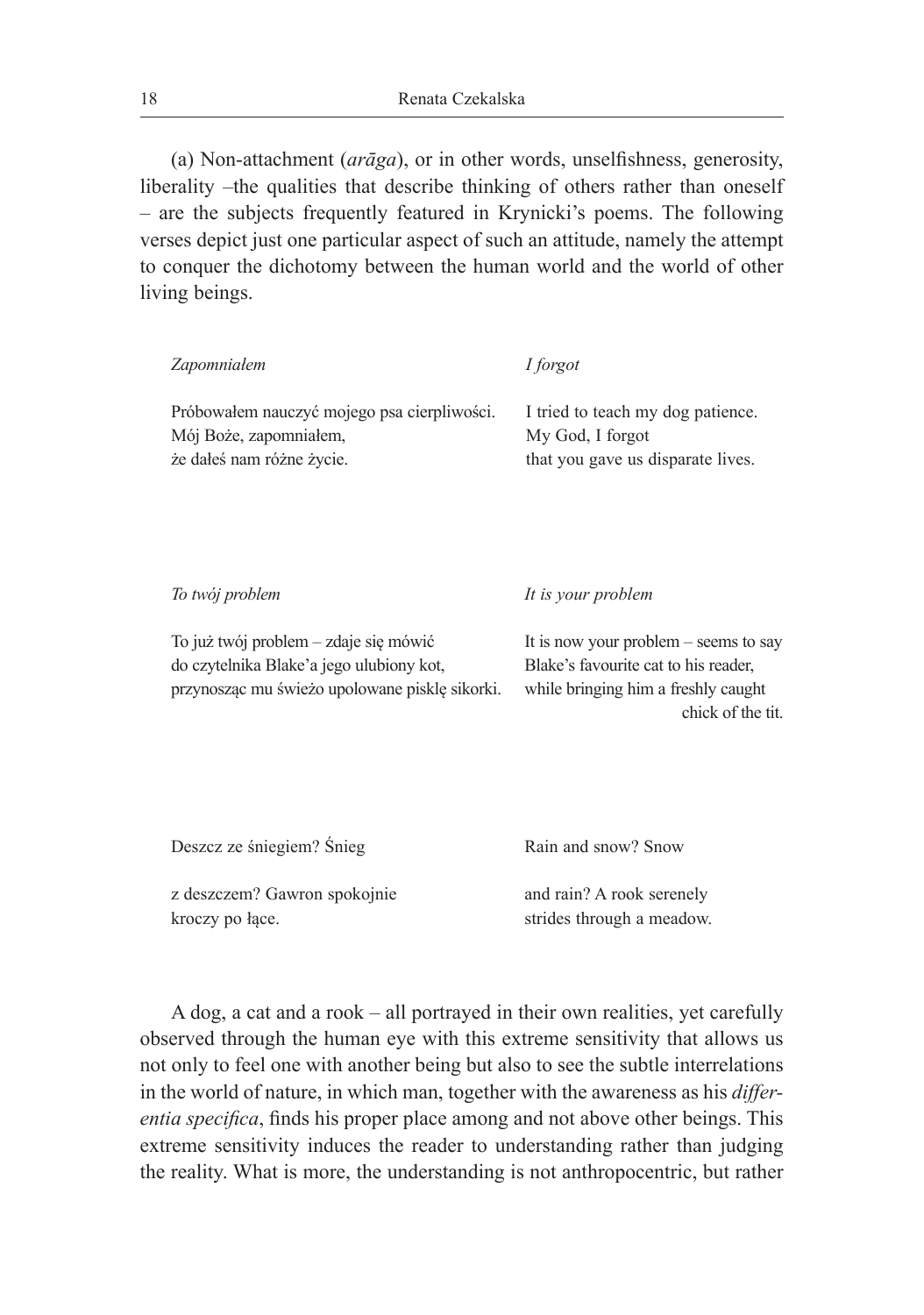comes about as the result of the extra sensitive perception in which the world is seen as the net of equally important and interdependent relations among beings, where there is no place for any selfish desire to hold only our own needs and preconceptions in high regard.

(b) Verses that could illustrate the sentiment of benevolence (*adosa*), in other words "non-hatred" or the "attitude of goodwill towards all beings and a disposition to seek their welfare", most definitely prevail in the discussed series of poems. In fact, it would be rather difficult to find an example that does not fit in with this category.

The first two of the four selected poems seem to perfectly illustrate Richard Gombrich's interpretation of Buddhist benevolence (or compassion in Gombrich's translation of the term), where he claims that "[c]onsonant with the idea of individual responsibility, the Buddha's compassion consisted above all in helping others to help themselves."13 Subsequently, this is exactly what is proposed in the following poems:

| Wysoko zaszedłeś                   | You crept so high                             |
|------------------------------------|-----------------------------------------------|
| Wysoko zaszedłeś, mój ślimaczku,   | You crept so high, my little snail,           |
| na najwyższy liść czarnego bzu!    | to the highest leaf of the black elderberry!  |
| Ale pamiętaj: już koniec września. | But remember: September is already at an end. |
| (Berlin Zachodni, IX 1979)         | (West Berlin, IX 1979)                        |
| Nie mogę ci pomóc                  | I cannot help you                             |
| Biedna ćmo, nie mogę ci pomóc,     | I cannot help you, hapless moth,              |
| mogę tylko zgasić światło.         | I can only switch off the light.              |

Both poems seem to refer to the principles of Buddhist ethics, aptly pointed out by Peter Harvey, that "[...] while Buddhists are encouraged to be kind to animals, sentimentality is not encouraged, for this goes against the ideal of non-attachment. In principle, this means that loving kindness should no less

 $13$  See: R. Gombrich, op. cit., p. 8.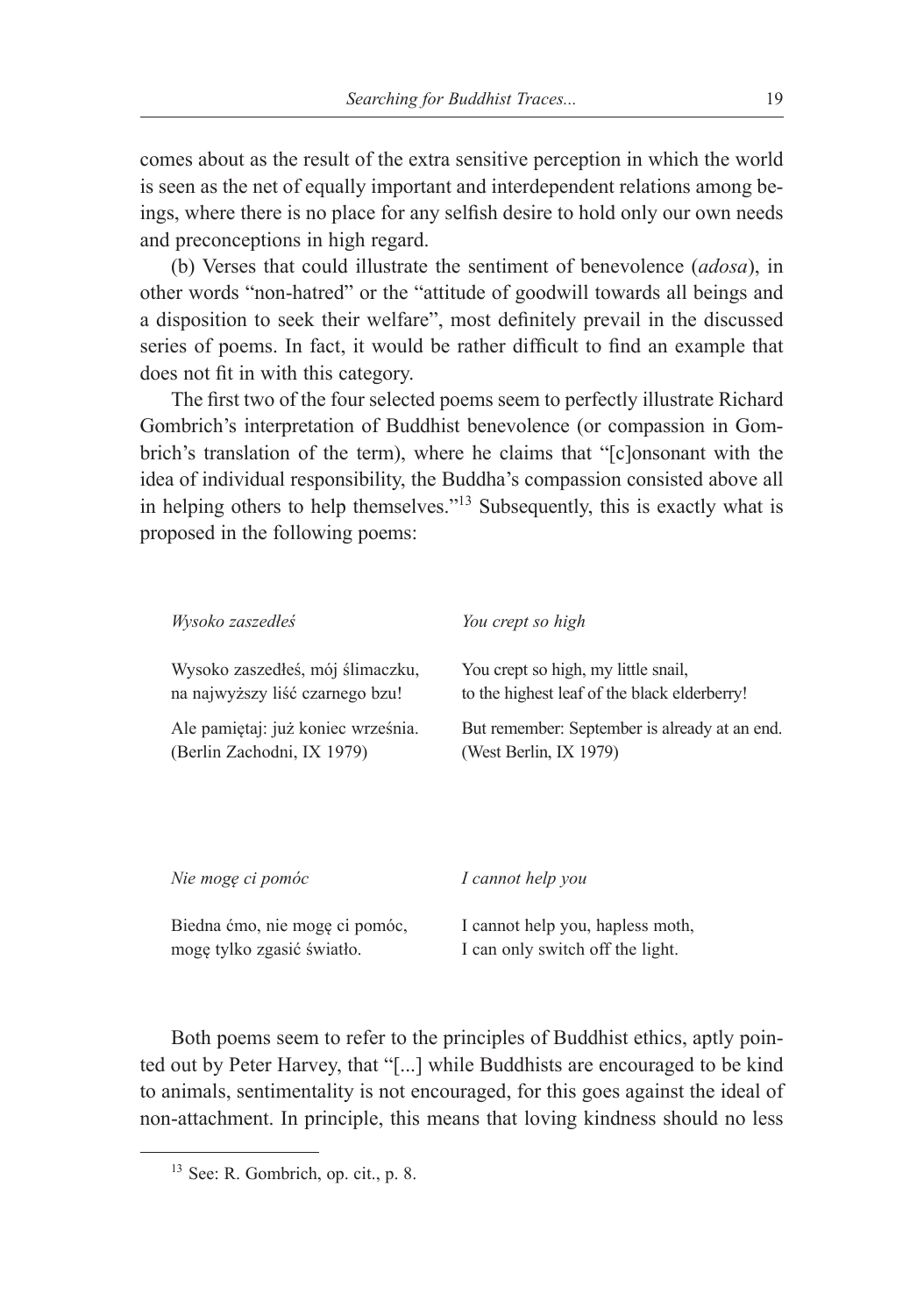be shown to alien, 'uncuddly' creatures [...] than to dogs or cats."14 In other words, the snail and the moth are given attention equal to any other living beings and even though the observed reality cannot be altered, the observer can try to ease the fate of the two creatures by making use of his observations. The snail can be reminded of the inevitable, and the cause of the moth's suffering can be removed. Therefore, the observer merely by not remaining passive proves to be compassionate, since in Buddhism

[...] ethical value lies in intention, the individual is autonomous and the final authority is what we would call his conscience. There is no external agent, such as a God, who can take the blame for our decisions. We have free will and are wholly responsible for ourselves. Further, this responsibility extends far beyond this present life. So we are entirely responsible for our moral condition and what we make of it.<sup>15</sup>

The remaining two poems, apparently dedicated to the destiny of doves, seem to be at the same time perfect instances of how a poem may convey a moment of keen perception, and perhaps insight into nature in general or just human nature, through implication and suggestion. It is this very quality that is often described as haiku's most important characteristic.

| Na parapecie        | On the window ledge           |
|---------------------|-------------------------------|
| głodna synogarlica. | a hungry collared dove.       |
| Zmykajcie, koty!    | Away with you, cats!          |
| Za oknem głodne     | Outside the window hungry     |
| synogarlice! Myślę  | collared doves! I am thinking |
| o moim mistrzu -    | about my master -             |

The above poems – incidentally both following the formal rules of classic haiku – do not speak directly of human nature. Personal loss is not verbalised

<sup>14</sup> See: P. Harvey, *An Introduction to Buddhist Ethics. Foundations, Values and Issues*, New York 2000, p. 170.

 $15$  R. Gombrich, op. cit., p. 13.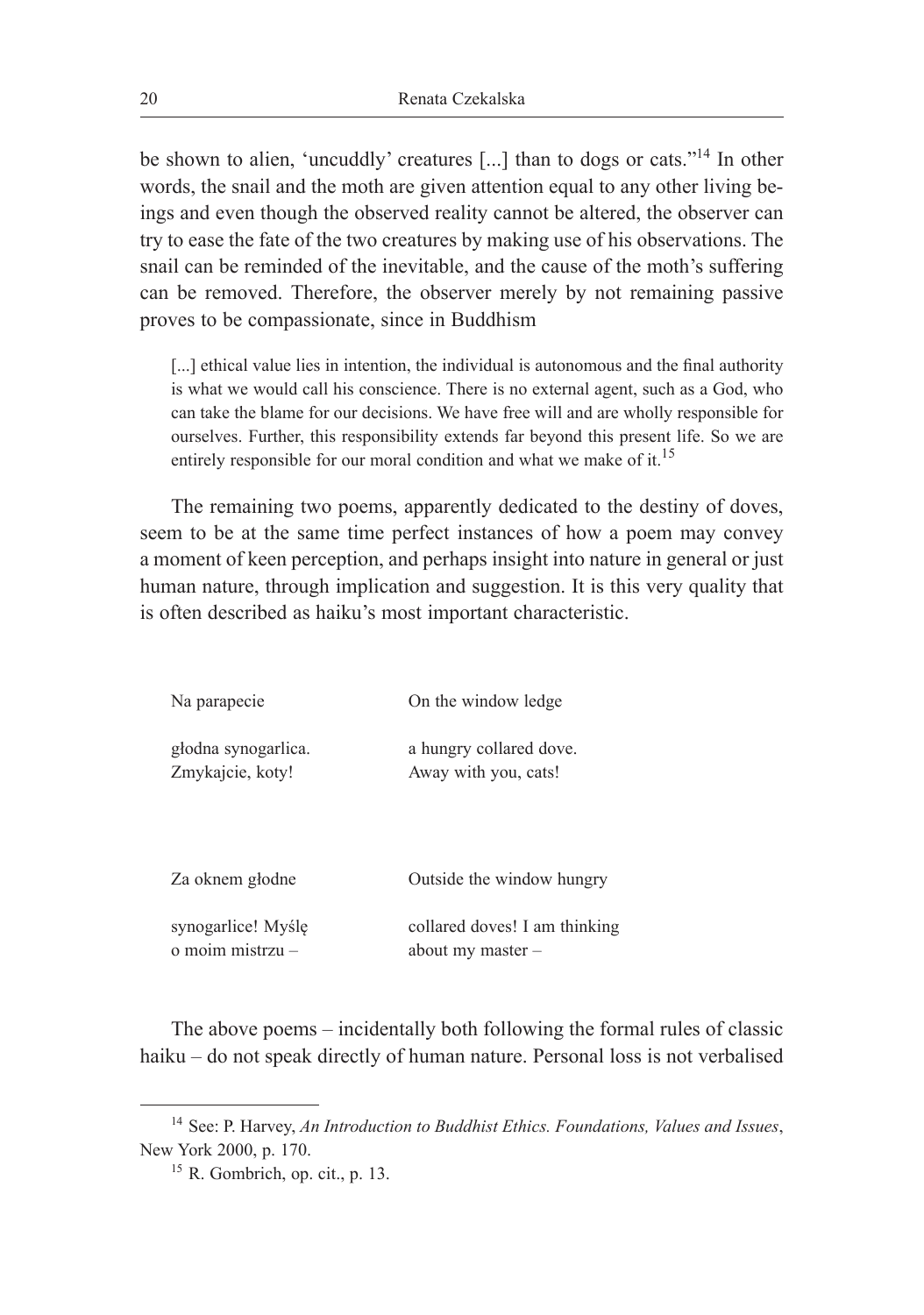but only suggested. Only the second of the two poems provides a more direct hint – a reference to "my master" – which allows the reader to draw a direct link between these two examples of Krynicki's haiku and his poem entitled *Gołębie* [Doves], dedicated to the memory of Zbigniew Herbert.

(c) The third virtue *amoha*, explained by Keown as understanding, wisdom, or - literally – non-delusion, which when combined do in fact complement the sense of the Pali term, is also represented among the poems from the discussed collection. The knowledge of human nature and the nature of the world (or rather of what we are able to perceive of it) seems to be the core of the four chosen examples.

The first three seem to deal with the very nature of human experience:

\*\*\*

na wzgórzu przepaści, na zboczu błyskawicy stał kiedyś twój dom

\*\*\*

on the hill of an abyss, on the slope of a thunder bolt once there used to stand your home

*Ta chwila*

Ta chwila już nie istnieje: chociaż nie jest żądzą, mocarstwem, tchórzliwą

tyranią.

*This moment*

This moment no longer exists: even though it is not lust, a superpower, a cowardly

tyranny.

*Jesteście wolni*

– Jesteście wolni – mówi strażnik i żelazna brama zamyka się

teraz z tej strony.

*You are free*

– You are free – says the guard and an iron gate closes

now from this side.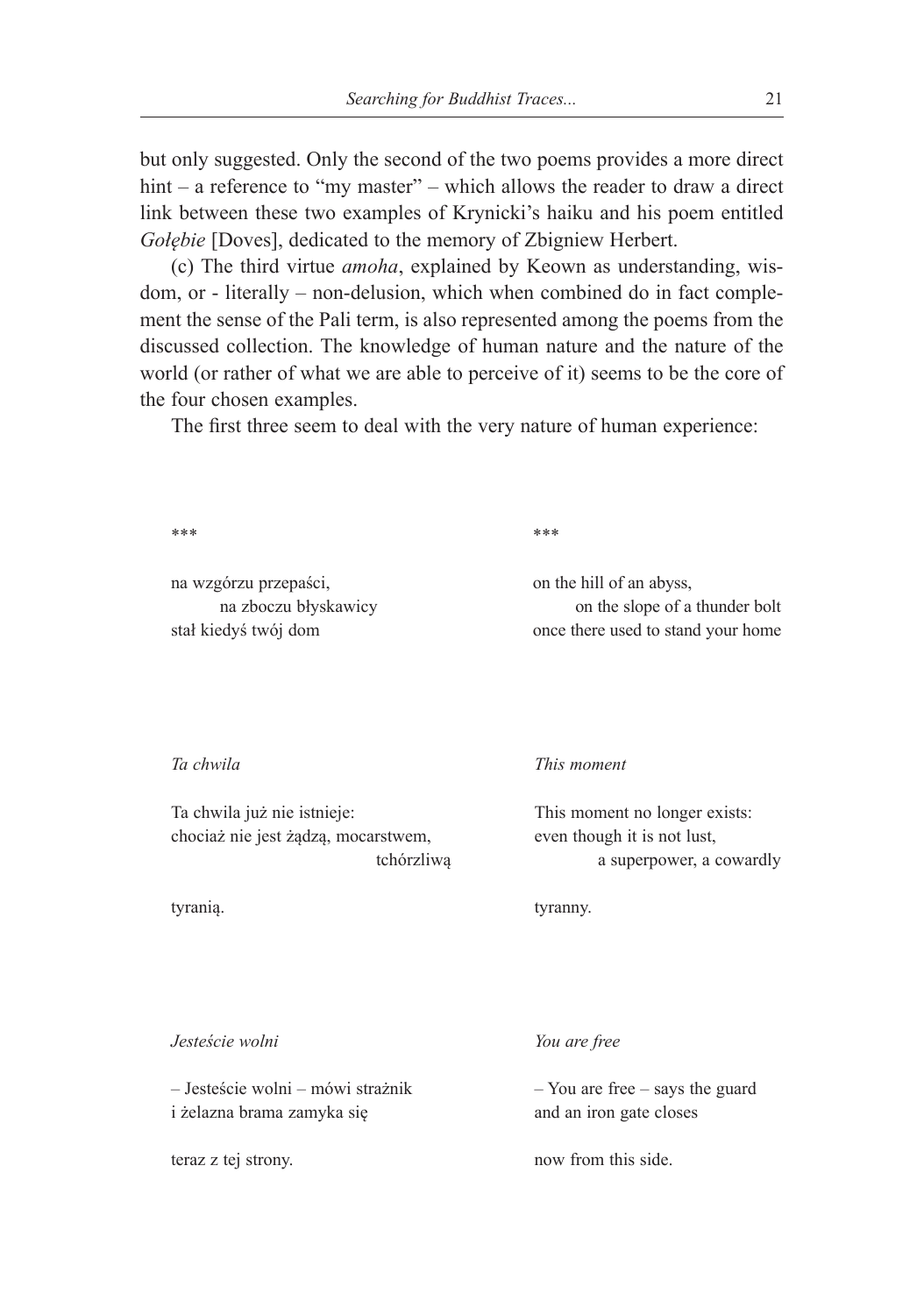The three poems can be understood as both restrained and perceptive depictions of the changeability of life and in that sense they all illustrate what Gombrich defines as "the most basic point of the Buddha's teaching"16, which is

[...] that everything in our lives changes: that most of us have no experience of anything unchanging. Moreover, in this view of the world, to 'exist' is not to change: existence and becoming are defined as opposites. But is change random? Surely not. Even if we and everything around us change all the time, life could not go on if we did not recognize continuities at every step. The change, in other words, is not random. The Buddha axiomatized this in the proposition that nothing exists without a cause. Another, simpler way of saying that all phenomena exhibit non-random change is to say that *everything is a process*. 17

The fourth instance:

| W czarnej, zatrutej     | In the black, poisoned |  |
|-------------------------|------------------------|--|
| Wisle – białe łabedzie. | Vistula – white swans. |  |
| Tu przywiódł je los.    | Brought here by fate.  |  |

illustrates the continuity and change as well as the inevitability of the fate of all living creatures, for according to Gombrich, "if Buddhism is just a way to gain salvation, it seems enough to know that this applies to us humans. In fact, however, the doctrine is far wider. It applies to everything within our normal experience."<sup>18</sup>

#### **CONCLUSION**

The aim of this article was to discuss Ryszard Krynicki's original works gathered in his latest book of poems and arranged in two series: *Prawie haiku* and *Haiku z minionej zimy*, with special reference to the essence of the Buddha's thought, focusing mainly on the three Cardinal Virtues of non-attachment (*arāga*), benevolence (*adoṣa*) and understanding (*amoha*).

The presented material may lead to the assertion that these values do not only prevail within the analysed poems but are also of great importance

<sup>16</sup> See: ibidem, p. 9.

<sup>17</sup> See: ibidem.

<sup>18</sup> See: ibidem.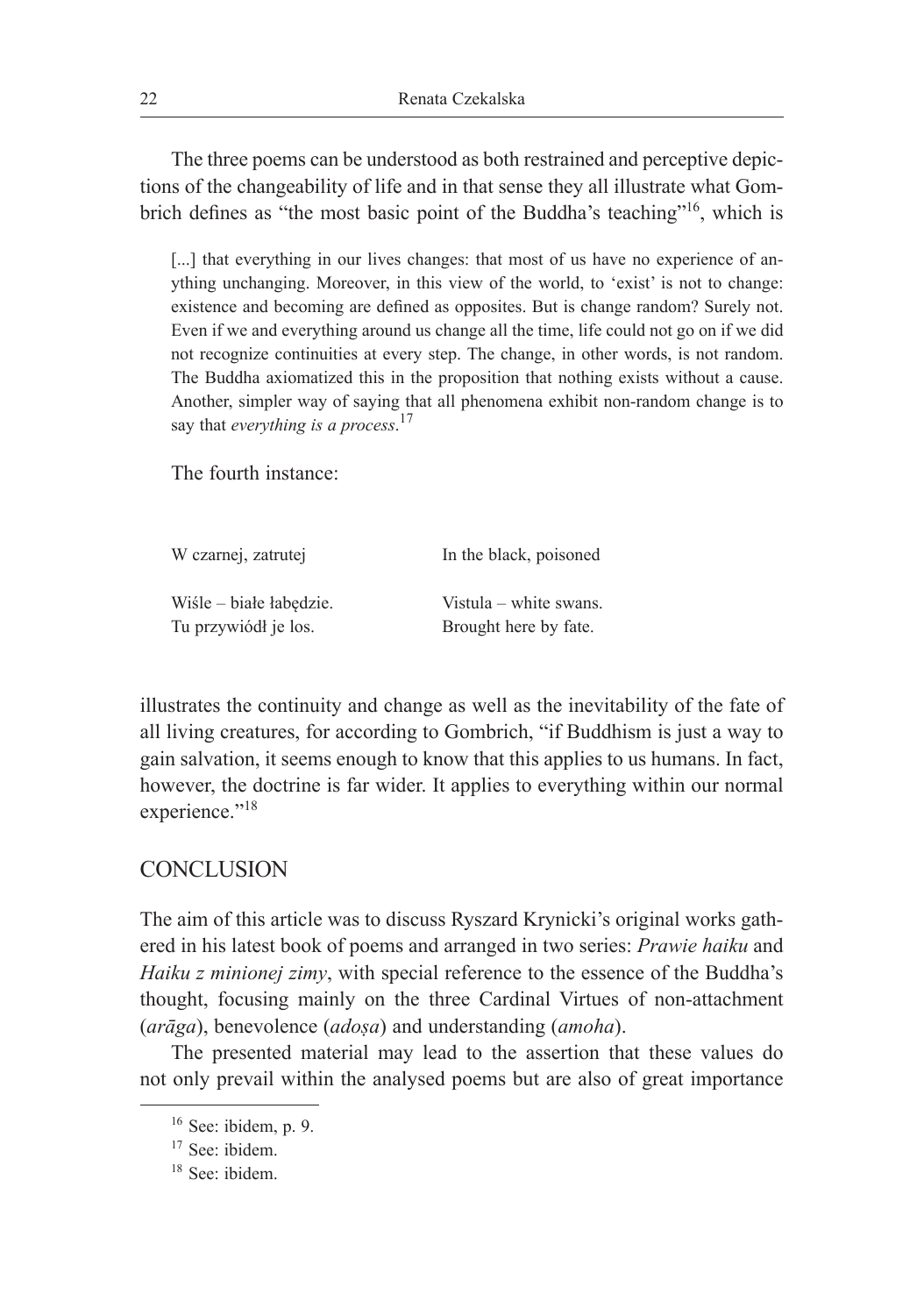throughout Ryszard Krynicki's poetic oeuvre. So, in a sense, the hypothetical goal of these remarks has been achieved here.

However, the above observations also make it possible to go a little further and claim that Krynicki's poems, often referred to as haiku, are in some sense examples of an attempt to transfer the values of a genetically foreign literary work into the poet's native culture, not merely by mimicking them but by creating original cultural artefacts that are related to the original inspirations on the level of intrinsic values while at the same time operating as new creations within their own system of symbolic culture.<sup>19</sup>

The analysed works reflect the three Cardinal Values of non-attachment (*arāga*), benevolence (*adosa*), and understanding (*amoha*) on the meta-level of cultural inspirations, embodied here mainly by the content but also quite often by the form. In this sense, Krynicki's "haiku" retain the original intrinsic values (or sometimes enrich them) and as such could be recognised as genuinely broadening the symbolic *universum* of their own culture, or – in other words – as a culture-creating factor.

Therefore, the poems could be read as an attempt to realise the three Cardinal Values of the Buddhist tradition. Yet the Values are set not only against the general, one is tempted to say, didactic plane. Quite unexpectedly, they are seen to be directly applicable, as well, to the ethics of the creative process or, more precisely, to the sphere of the poem-maker's conscience. Krynicki is seen to execute his creative powers with utmost care when using the tools provided by the haiku form. This care is expressed in the poet's clearly selfless and perceptive understanding (*amoha*) that culturally foreign poetic patterns enrich one's own aim only if they are treated with a benevolence (*adosa*) of a particular kind – that of an artist. Benevolence (derived from Latin benevolentia "good feeling, good will, kindness") as the virtue of a writer can be seen in Krynicki's haiku-like verses as his unprejudiced openness to the form and content of the original haiku strophe, an attitude which becomes inspirational to his creativity in the target-language. There, the poets adopts it and moulds it, thoughtful and caring of both the form's origin and his own aims as a poet writing in Polish. The poet's benevolence in this regard can be seen in his utmost care in tackling the form so as not to allow for its bipolar, or

<sup>&</sup>lt;sup>19</sup> The subject of the enriching influence of cultural contacts on the individual cultures I discussed more extensively while developing Antonina Kłoskowska's concept of cultural syntagma and the expansion of the cultural values beyond the borders of states and nations, in the book of R. Czekalska *Wartości autoteliczne w kulturze symbolicznej. Na przykładzie indyjsko-polskich spotkań literackich* (Kraków 2013).